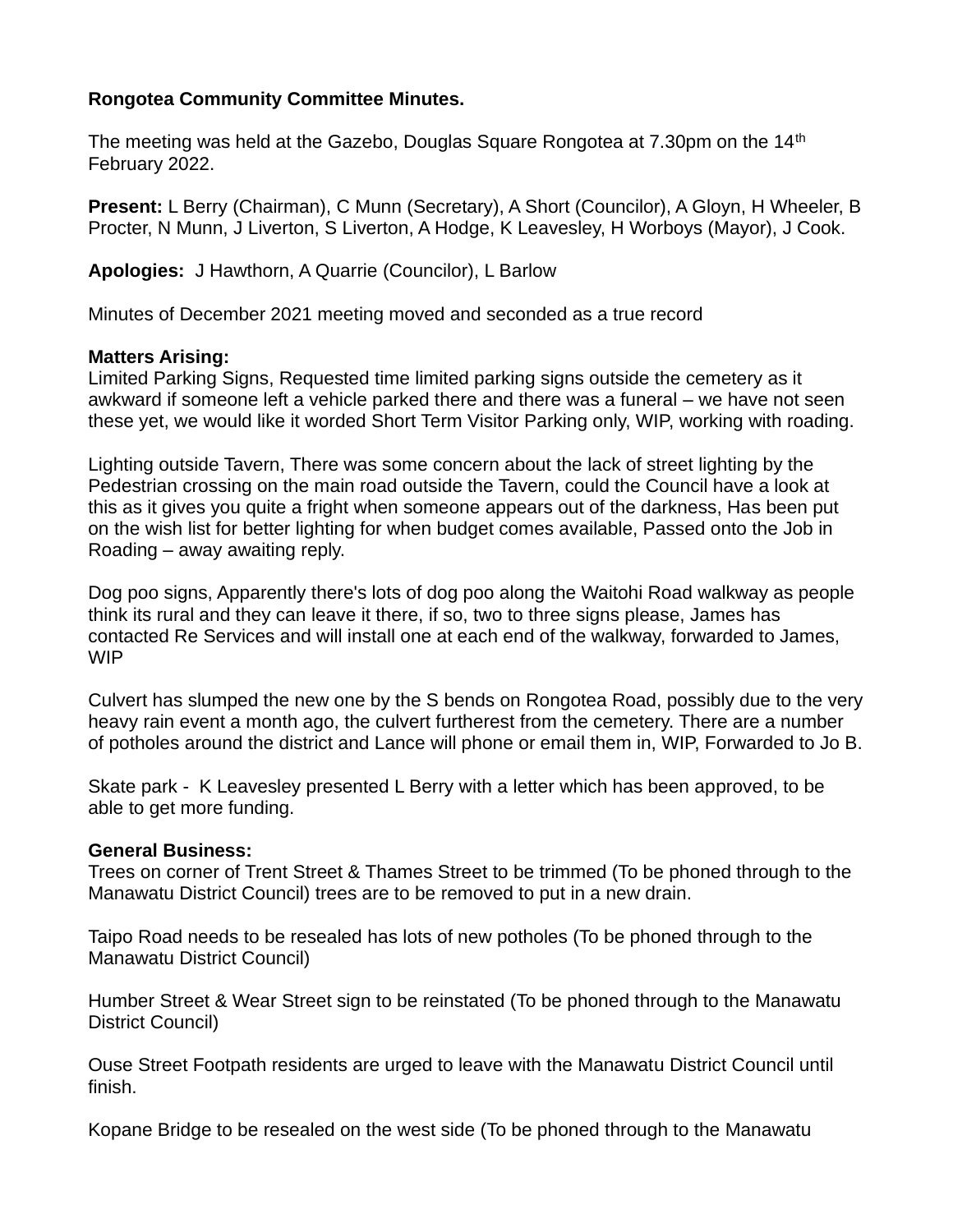# District Council)

Congratulations to the Mayor on the Three waters stance

Thames & Tyne Street Cherry trees to be trimmed (To be phoned through to the Manawatu District Council)

Severn Street flooding, was created by rubbish, reminder to all residents to clean out drains if you notice rubbish, to try and avoid flooding.

Recycling bins overfull – if you notice they are full ring through to the council, which will help get bigger bins. Lance went to change the battery in the camera and it was gone, Shame on you whom ever has stolen the camera.

New Camera to be purchased for the Recycling area approved and seconded by N Munn & A Gloyn

Fence at the Playground to be repainted (To be phoned through to the Manawatu District Council)

Stepping blocks at the playground one has been removed from the ground (Volunteers will repair this)

Plaque to be purchased and installed in memory of Vincent Jenkins

Cell phone tower for Rongotea L Berry to put in a submission

### **Council Report:**

- Manawatu District Council operating differently under red traffic light system
- The organisation has been divided into two teams to reduce the risk of disruption to daily operations
- Council itself in two teams A Short is in 'Zoom Team' A Quarrie is in 'Office Team'
- Many staff working from home much of the time
- Council Reception is open to everybody, but Library & Makino Pool are Vaccine pass entry.
- No face to face meetings, zoom or phone instead
- Public places bylaw 17 submissions received supporting the banning of alcohol in playground, but also comments on where to allow mobile vendors eg: Food trucks & **Caravans**
- Mangeaweka bridge, bridge finished, just finishing approaches open soon.
- Turners Road Council has purchased the last section of land to open up turners road from SH54 (by TRC tractors) through to Kawakawa Road, this will open up much industrial land.
- Annual Report 20/21 due to staff shortages at audit NZ, this has only just been signed off.
- Total Revenue: \$65.3m (\$44m from rates, balance from subsidies, grants, DC's etc)
- Total expenditure: \$89.4m (\$57m in operational expenditure) ( \$32. in capital